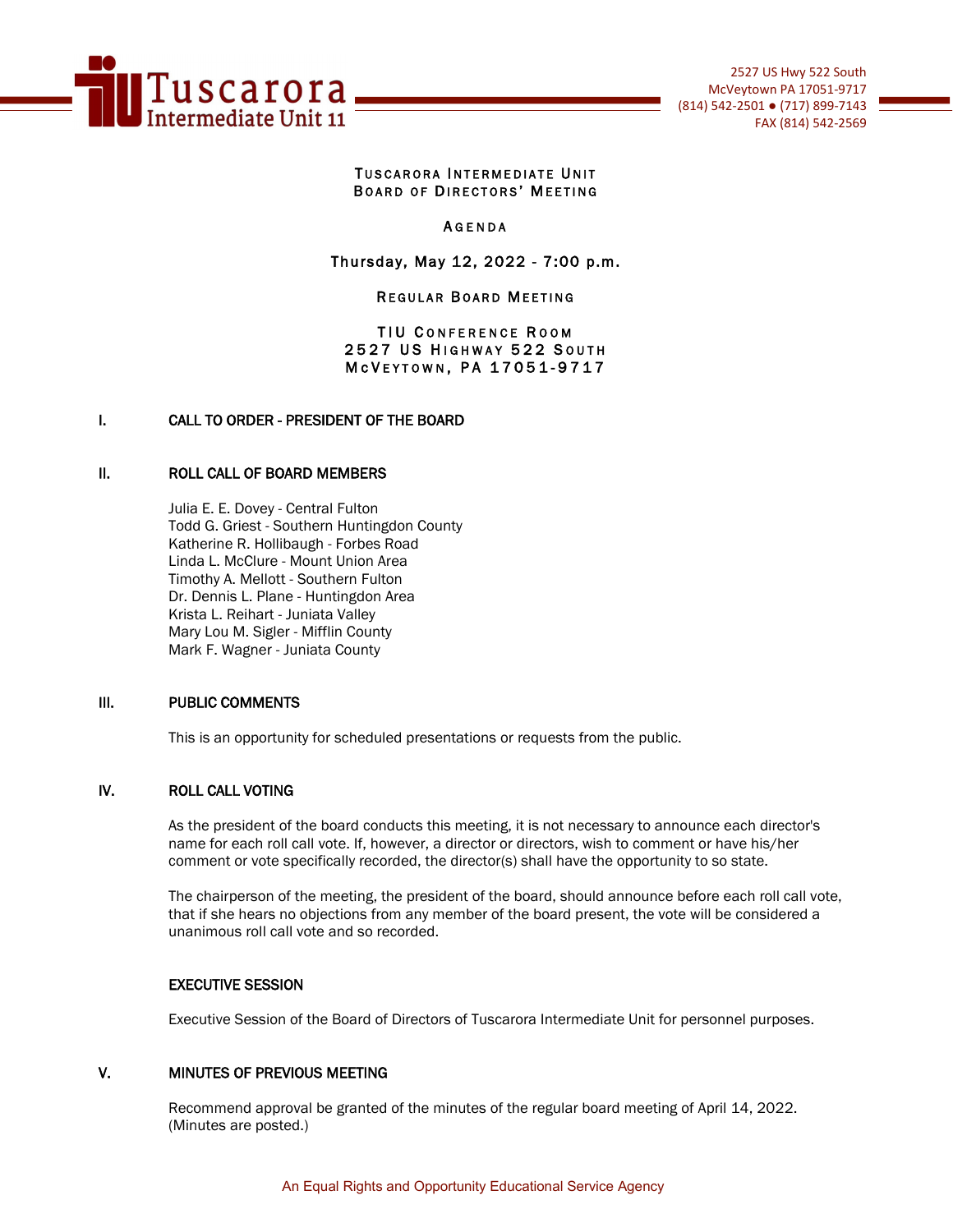## VI. REPORTS

## A. Treasurer's Report

Recommend approval be granted of the Treasurer's Report for April 2022. (See Attachment #1.)

## B. Budget Transfers (none)

## C. Payment of Bills

Recommend approval be granted of the payment of bills for April 2022. (Printout is posted.)

## VII. STAFF PRESENTATION (none)

### VIII. TIU BOARD

### A. Activities - election of board members, conventions, meetings, etc.

- 1. Recommend approval be granted for the Tuscarora Intermediate Unit to advertise for Request for Proposals (RFP) for a Board Solicitor. The TIU will solicit proposals from qualified licensed full service law firms to represent the TIU in basic legal matters and litigation, excluding litigation handled by attorneys selected by intermediate unit insurance carriers and other items as designated by the Administration. The Board Solicitor would be appointed in June 2022 for a three year term effective July 1, 2022. (See Attachment #2.)
- 2. Recommend approval be granted to elect the following board members to the TIU Board of Directors for new three-year terms from July 1, 2022 to June 30, 2025. The respective nominees from the TIU member school districts have been officially elected at one of their local regular board meetings. Copies of the ballots are on file at the TIU office. This action is taken in accordance with provisions of Act 30 of 1980, which permits the election of intermediate unit board members by mail ballot instead of at a formal convention of school directors.

### a. Central Fulton School District

Julia E. E. Dovey - 23630 Great Cove Road, McConnellsburg, PA 17233 Mrs. Dovey is an incumbent. She has served on the TIU Board since 12/13/2018.

- b. Huntingdon Area School District Britney N. Rutter - 9841 Sugar Grove Road, Huntingdon, PA 16652 Mrs. Rutter is a new Board member replacing Dr. Dennis L. Plane.
- c. Southern Huntingdon County School District Todd G. Griest - 21902 Shade Valley Road/PO Box 204, Shade Gap, PA 17255 Mr. Griest is an incumbent. He has served on the TIU Board since 05/13/2021.

### B. Policy/School Calendars

- 1. Recommend approval be granted of addendum revisions to the Tuscarora Intermediate Unit 11 Early Intervention Program Health and Safety Plan effective March 14, 2022. (See Attachment #3.)
- 2. Recommend approval be granted of the first reading of the TIU Board Policy 006.1 Attendance at Meetings Via Electronic Communications. (See Attachment #4.)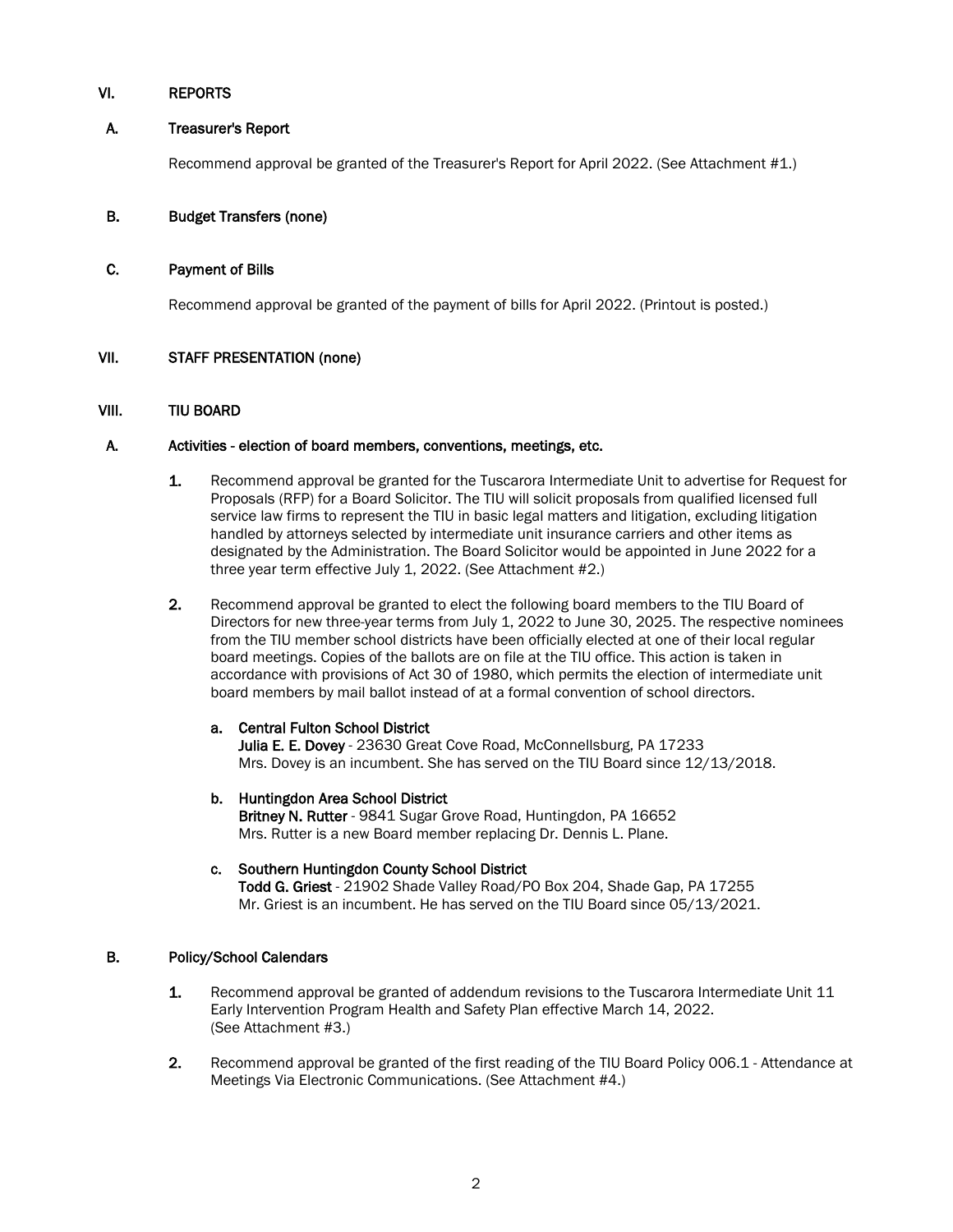## VIII. TIU BOARD

## B. Policy/School Calendars

- 3. Recommend approval be granted to establish a PNC Bank Demand Deposit Account (DDA Account #1092201671) through PNC Bank - PNC Plaza, 300 Fifth Avenue, Pittsburgh, PA 15222. The PNC DDA is being opened in order to meet the requirements of the EasyProcure Procurement Card Program. TIU will transfer funds on a monthly basis into our current PSDLAF - MAX Account 71590 and then funds are transferred into the PNC Demand Deposit Account in order to pay the monthly balance due from the Procurement Card statements. Authorized check signers include TIU Board President, Board Vice President, Board Secretary, Board Treasurer, and TIU Executive Director.
- 4. Recommend approval be granted of the Tuscarora Intermediate Unit Partial Hospitalization Program calendar for 2022-2023. (See Attachment #5.)
- 5. Recommend approval be granted of the 2022-2023 TIU Salary increase for Community Education and Workforce Services. (See Attachment #6.)
- 6. Recommend approval be granted of the 2022-2023 TIU Salary increase for Certified Occupational Therapy Assistants, Psychologists, and Social Workers. (See Attachment #7.)
- 7. Recommend approval be granted of the 2022-2023 TIU Salary increase for Clerical/Support Staff. (See Attachment #8.)
- 8. Recommend approval be granted of the 2022-2023 TIU Salary increase for Technology Staff. (See Attachment #9.)
- 9. Recommend approval be granted to increase the number of days worked per year from 183 to 190, and an increase of \$1,500 to the salary base for the low incidence disability positions as listed. The change is effective July 1, 2022. Funding source: Special Education and Early Intervention.
	- a. Itinerant Teacher for the Deaf or Hearing Impaired (1 FTE)
	- b. Itinerant Teacher of the Visually Impaired (1 FTE)

### C. Contracts/Leases

- 1. Recommend approval be granted of Contracts between Tuscarora Intermediate Unit and the schools listed to provide a maximum of 70 hours of tutoring for not more than 22 students per school at the rate of \$30/hour, not to exceed \$2,100/school. The contracts are effective June 1, 2022 through August 30, 2022. Funding source: Act 89.
	- a. Sacred Heart 110 North Dorcas Street, Lewistown, PA 17044
	- b. Mifflin County Christian 5113 Back Maitland Road, McClure, PA 17841
	- c. Belleville Mennonite 4105 Front Mountain Road, Belleville, PA 17004
	- d. Calvary Christian 300 Standing Stone Avenue, Huntingdon, PA 16652
	- e. Juniata Christian 289 Leonard Hill Road, McAlisterville, PA 17049
- 2. Recommend approval be granted of a Contract between Tuscarora Intermediate Unit and Trifoia, Attention: Don Houghton - 1203 Willamette Street, Suite 100, Eugene, OR 97401 for development of a course (Prevent-Teach-Reinforce for Families) for Pyramid Model Consortium in Talent LMS that's SCORM packages, video, is interactive, and is connected to the client's ecommerce solutions and sales channels (Brooks MCP). Effective date is May 13, 2022 through September 30, 2022 at an amount not to exceed \$50,000. Funding source: Early Intervention Technical Assistance.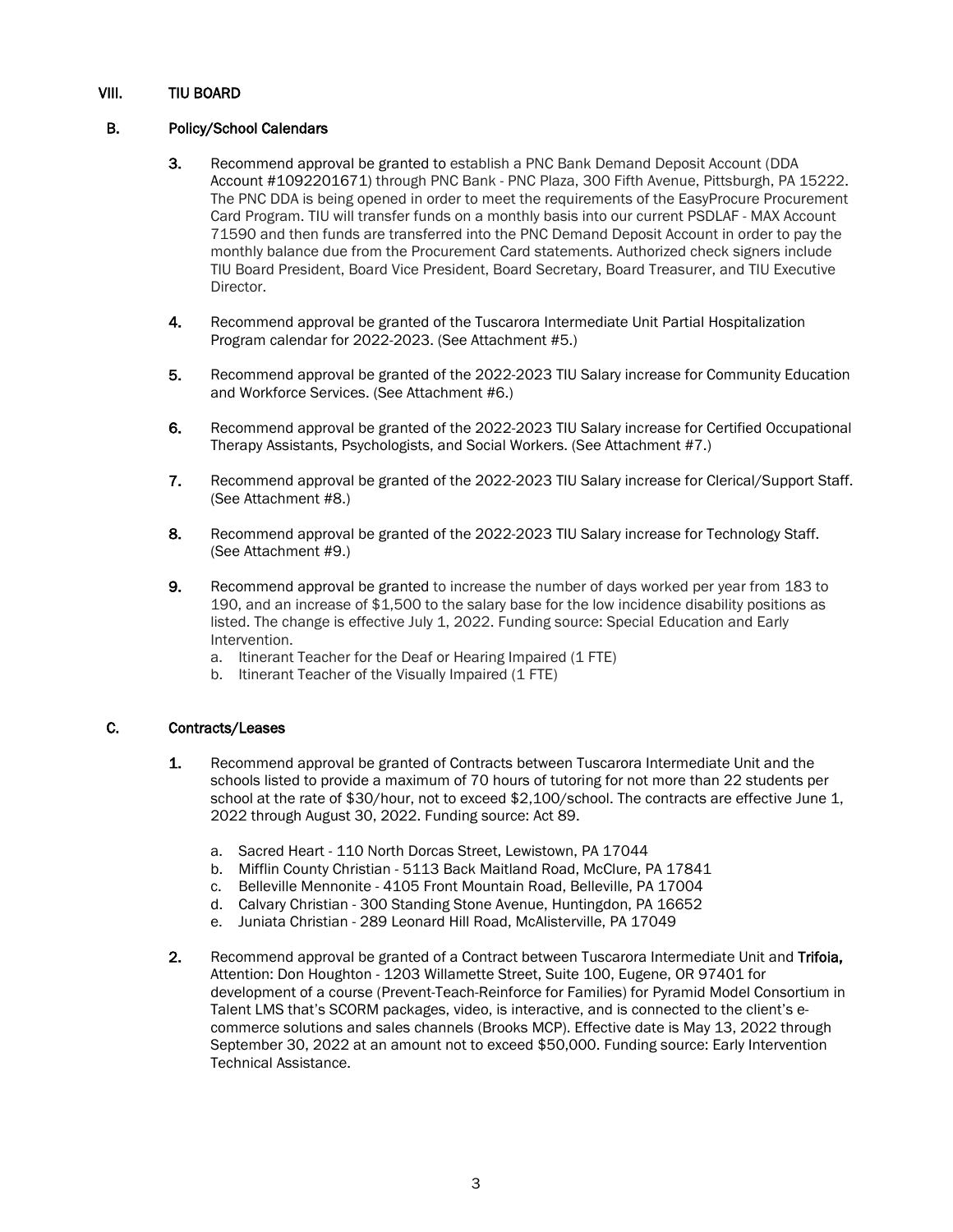## VIII. TIU BOARD

## C. Contracts/Leases

- 3. Recommend approval be granted of a Contract between Tuscarora Intermediate Unit and PA Chapter American Academy of Pediatrics - Rose Tree Corporate Center II, 1400 North Providence Road, Suite 3007, Media, PA 19063-2043 to provide technical assistance to support physical activity and nutrition improvements for early childhood education programs as they use the online Go NAPSACC self-assessment, resources, prepare an action plan, and develop policies that support improved nutrition and physical activity practices. In addition, a PA AAP/ECELS staff member will participate in the Keystone Kids Go meetings to support collaboration, system planning, and share updates on the project. Effective date is July 1, 2022 through June 30, 2023 at an amount not to exceed \$59,000. Funding source: Community Education & Workforce Services.
- 4. Recommend approval be granted of a Contract between Tuscarora Intermediate Unit and Caryl Unseld - PO Box 245, Fairview, PA 16415 to provide College and Career Readiness Standards (CCRS) English Language Arts (ELA) Foundations, Teaching Adults to Read, Beginning and Intermediate Readers or Advanced (development and facilitation), CCRS revisions, and ELA Line of Inquiry development and coaching. Effective date is July 1, 2022 through June 30, 2023 at an amount not to exceed \$7,000. Funding source: Community Education & Workforce Services.
- 5. Recommend approval be granted of a Contract between Tuscarora Intermediate Unit and Intermediate Unit One, Attention: Dr. Kristin J. Szewczyk - One Intermediate Unit Drive, Coal Center, PA 15423 to provide College and Career Readiness Standards (CCRS) math foundations, Adult Numeracy Institute (ANI) 2.0 development if applicable, and Test of Basic Education assessment course as needed. Effective date is July 1, 2022 through June 30, 2023 at an amount not to exceed \$8,085. Funding source: Community Education & Workforce Services.
- 6. Recommend approval be granted of a Contract between Tuscarora Intermediate Unit and Conrad Siegel - 501 Corporate Circle, Harrisburg, PA 17110 to provide actuarial services in connection with GASB 75 financial reporting requirements for audit purposes. Cost for the service will be \$4,625 for the fiscal year ending June 30, 2022. Funding source: General Operating Budget.
- 7. Recommend approval be granted of a Contract between Tuscarora Intermediate Unit and Substitute Teacher Service - 2901 Dutton Mill Road, Suite 200, Aston, PA 19014 for substitute/temporary staffing positions effective July 1, 2022 through June 30, 2024 as listed. Funding source: Districts, Early Intervention, Special Education, and Act 89 Program.

| <b>Service Provided</b>        | <b>Type</b> | <b>STS</b><br>Pay Rate | <b>District</b><br><b>Bill Rate</b> | Markup |
|--------------------------------|-------------|------------------------|-------------------------------------|--------|
| Per Diem Substitute Teacher    | Full Day    | \$100.00               | \$135.00                            | 35%    |
| Substitute Paraeducator        | Hourly      | \$10.00                | \$13.50                             | 35%    |
| Vision/Hearing Screener        | Hourly      | \$10.25                | \$13.84                             | 35%    |
| <b>COTA</b>                    | Hourly      | \$23.13                | \$31.23                             | 35%    |
| Occupational Therapy Assistant | Hourly      | \$25.71                | \$34.71                             | 35%    |
| <b>Substitute Secretary</b>    | Hourly      | \$12.00                | \$16.20                             | 35%    |
| Non-Public Entity Aide         | Hourly      | \$13.50                | \$18.23                             | 35%    |
| <b>ESY Teacher</b>             | Hourly      | \$30.00                | \$40.50                             | 35%    |
| <b>ESY Para/Aide</b>           | Hourly      | \$11.00                | \$14.85                             | 35%    |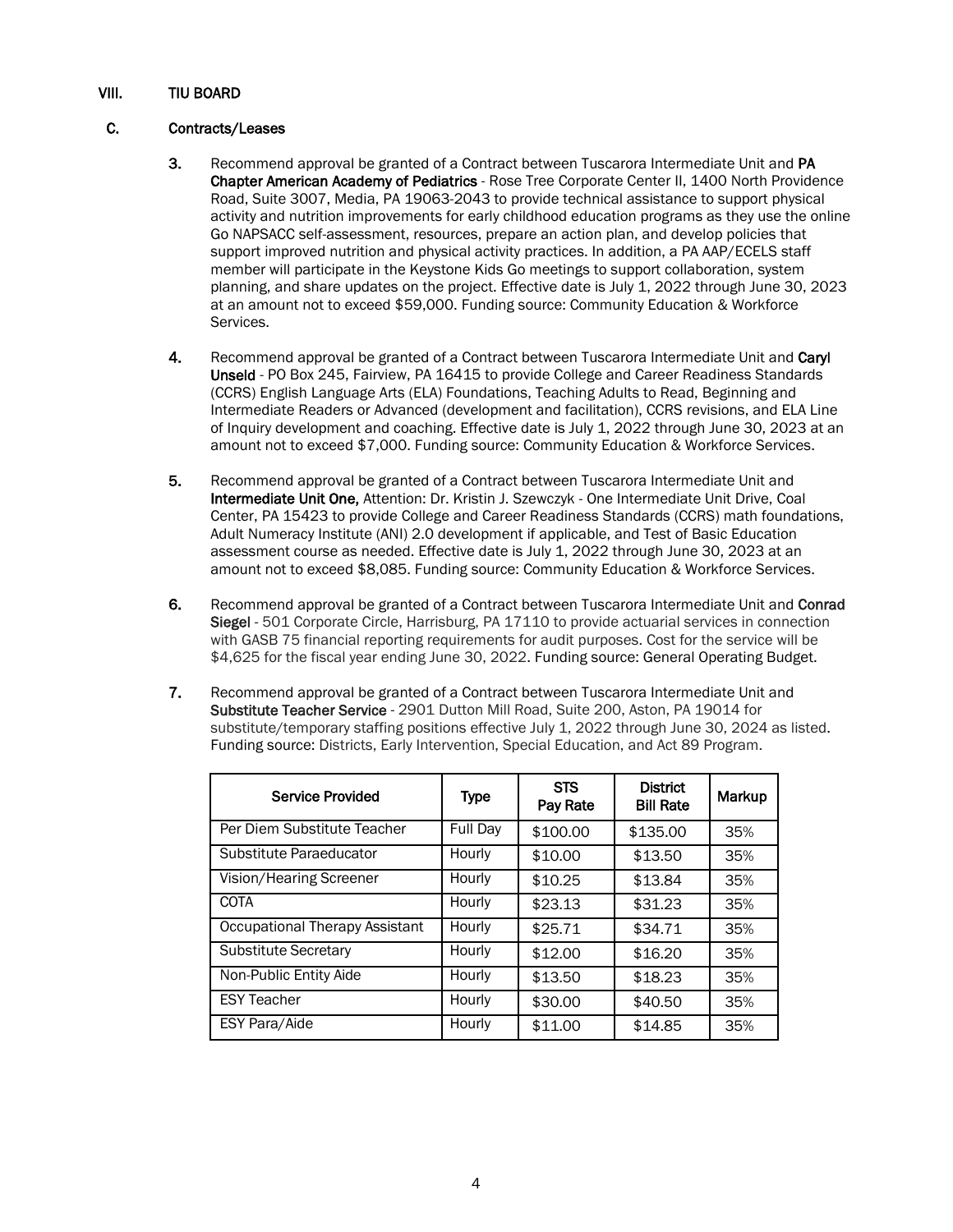## VIII. TIU BOARD

## C. Contracts/Leases

- 8. Recommend approval be granted of a Master Services Agreement between Tuscarora Intermediate Unit and Healthy Minds Innovations, Inc. (HMI) - 625 West Washington Avenue, Madison, WI 53703. TIU and HMI desire to offer the Healthy Minds Program Mobile Application to approximately 10,000 Staff of the Early Intervention and Home Visitor programs in Pennsylvania. The 10,000 seat licenses will provide a single individual user a non-exclusive, limited, nontransferable, and royalty-free license to use and access certain content via the Application. Effective date is August 1, 2022 through July 31, 2024. Total reimbursement will be \$81,000, payable as \$45,000 for the first year of service and \$36,000 for the second year of service. Additional responsibilities of HMI are listed. Funding source: Early Intervention Technical Assistance and Home Visiting Grant.
	- HMI will provide a custom URL to allow data collection and analysis based on affiliation.
	- The custom URL will allow users to create their accounts and access the Healthy Minds Program app for workplaces.
	- HMI will provide additional marketing/awareness assets to support the program.
	- HMI will add mutually selected well-being measures to the in-app data collection.
	- All enrolled participants will receive invitations to quarterly webinars provided by HMI as part of the program.
	- User support beyond what is provided by TIU/EITA for basic account creation.
- 9. Recommend approval be granted of a Contract between Tuscarora Intermediate Unit and Glass Erectors, Inc. - 315 East Main Street, Reynoldsville, PA 15851 to furnish and install the listed items at the Mount Union Early Intervention classroom. Glass erectors, Inc. has been approved as a vendor to perform work on the leased property by the landlord, Mr. Greg Kough. Reimbursement will be at an amount of \$5,896. Effective date is May 13, 2022 through June 30, 2022. Funding source: Federal American Rescue Plan Early Intervention Grant.
	- Front Main Entrance an aluminum storefront door and power supply through Vigilant Security.
	- Interior Entrance Door new door and frame along with closer, panic hardware, and power supply by Vigilant Security.

## D. Vendor Contracts (none)

### IX. PROGRAMS

## A. New Programs/Changes (none)

### B. Job Descriptions

- 1. Recommend approval be granted of the listed revised job descriptions. (See Attachment #10.)
	- a. State & Federal Programs Fiscal Analyst Non-certificated (non-professional) Employee Level 4.5
	- b. Payroll and Benefits Analyst Non-certificated (non-professional) Employee Level 4.5
	- c. Payroll and Benefits Support Specialist Non-certificated (non-professional) Employee Level 4.5
	- d. Evaluation Coordinator for the TIU Community Education & Workforce Services Community Education & Workforce Services (non-certificated) Employee Level 6.4
	- e. Director of Early Childhood Services Special Project Head Start/Early Head Start/Pre-K Counts/PAT (exempt) Employee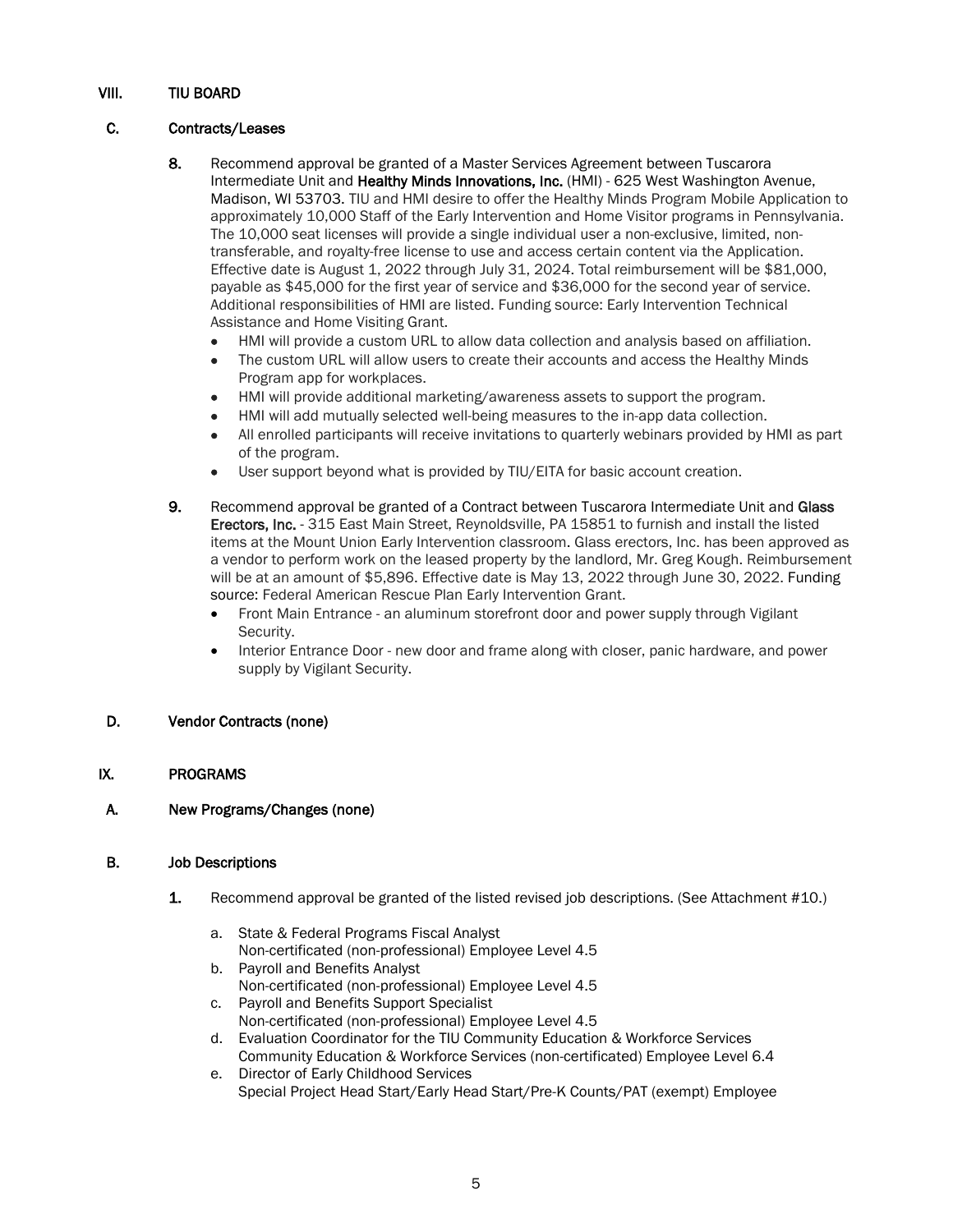# X. FISCAL

## A. Budgets - new, revised

1. Recommended approval be granted of the final adoption of the 2022-2023 Tuscarora Intermediate Unit General Operating Budget in the amount of \$3,378,047.

In compliance with Section 914-A(6) (iii), Act 30 of 1980, the following information is to be recorded in the official minutes of the Tuscarora Intermediate Unit Board of Directors regarding the Tuscarora Intermediate Unit General Operating Budget for the 2022-2023 fiscal year. By a proportionate weighted vote of 868 yes votes and 38 no votes, the school directors of the nine member school districts comprising the Tuscarora Intermediate Unit, approved the levies and appropriations for the Tuscarora Intermediate Unit General Operating Budget in the amount of \$3,378,047. The vote information was obtained from the ballots cast at each of the individual official member school district board meetings. Resolutions and ballots received from the member school districts are on file at the TIU office.

## B. Purchases/Bids

- 1. Recommend approval be granted to dispose of technology equipment that is obsolete and/or no longer works. (See Attachment #11.)
- 2. Recommend approval be granted to permanently transfer technology equipment to the Office of Child Development and Early Learning (OCDEL). (See Attachment #12.)
- 3. Recommend approval be granted to permanently transfer technology equipment to the Pennsylvania Department of Health. (See Attachment #13.)
- 4. Recommend approval be granted to permanently transfer technology equipment to the New Day Charter School. (See Attachment #14.)
- 5. Recommend approval be granted to permanently transfer technology equipment to the Tussey Mountain School District. (See Attachment #15.)

## C. Special Education Transportation (none)

### D. Juniata County Early Childhood Services

- 1. Recommend approval be granted of the Juniata County Early Childhood Services Actual Expenditure Reports (Federal) for April 2022. (See Attachment #16.)
- 2. Recommend approval be granted of the Juniata County Early Childhood Services Fall-Winter GOLD Assessment Outcomes (Head Start, Early Head Start, Pre-K Counts). (See Attachment #17.)
- 3. Recommend approval be granted of the Juniata County Head Start/Early Head Start Organizational Chart. (See Attachment #18.)
- 4. Recommend approval be granted of the Juniata County Early Childhood Services Selection Criteria. (See Attachment #19.)
- 5. Recommend approval be granted of the Juniata County Early Childhood Services 2022-2023 Holiday Breaks and Schedule. (See Attachment #20.)
- 6. Recommend approval be granted of the Juniata County Early Childhood Services Policy Animals/ Pets in Classrooms and Buildings. (See Attachment #21.)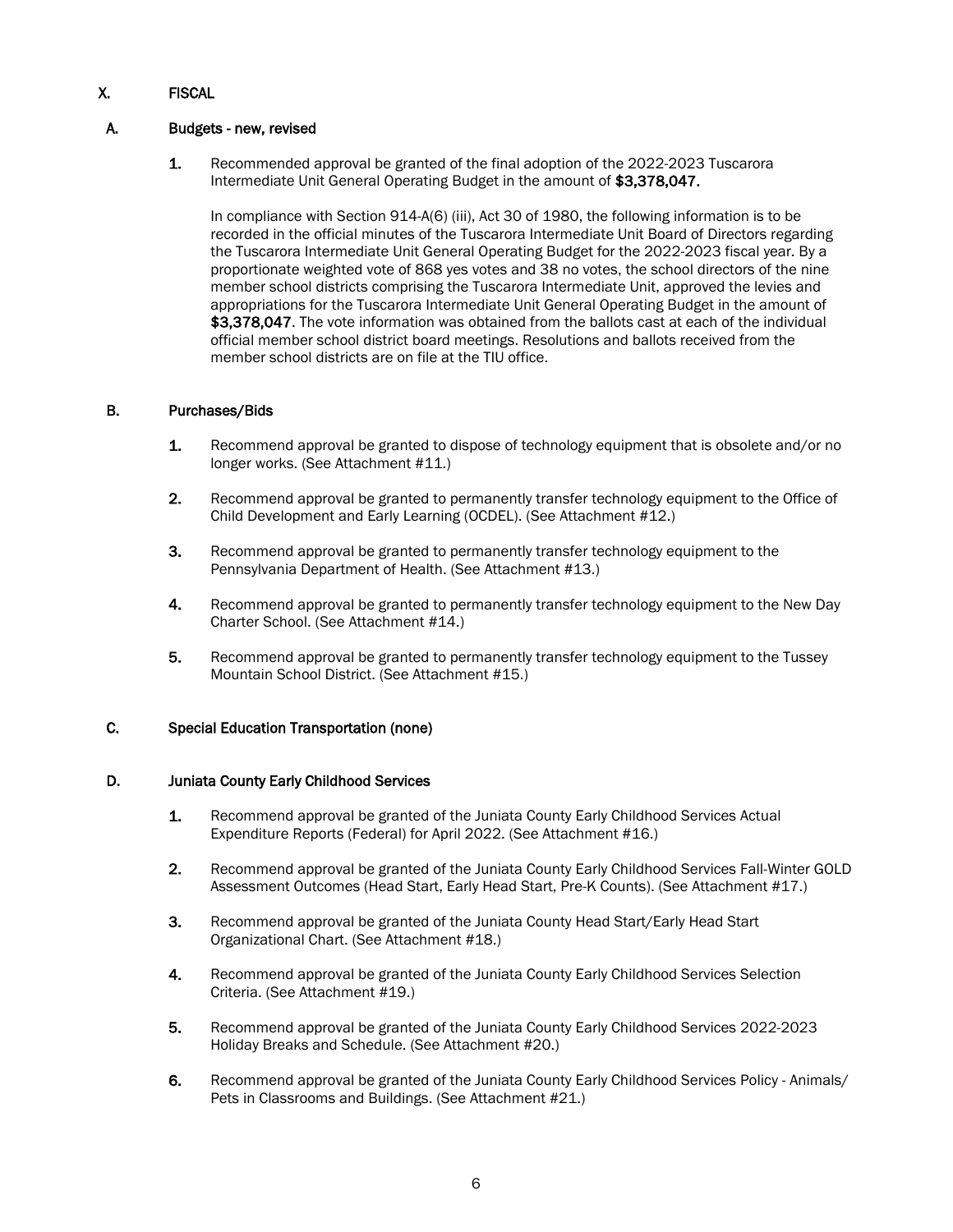# X. FISCAL

## D. Juniata County Early Childhood Services

- 7. The Juniata County Early Childhood Services Monthly Report for April 2022 is attached for your information. Information item, no action required. (See Attachment #22.)
- 8. Kelly Zurybida will present information related to Juniata County Early Childhood Services.

## XI. PERSONNEL

### A. Resignations/Retirements

- 1. Recommend approval be granted to accept the resignation of Karly A. Hess Lewistown, PA 17044 as a Full-time Speech Therapist, effective at the end of the day on August 17, 2022. Ms. Hess has been employed by TIU since July 6, 2015.
- 2. Recommend approval be granted to accept the resignation of Lyla J. Wyland Mifflintown, PA 17059 as a Part-time Program Aide for Juniata County Early Childhood Services, effective at the end of the day on April 29, 2022. Ms. Wyland was employed by TIU since April 5, 2022.
- 3. Recommend approval be granted to accept the resignation of Amanda K. Cash Lititz, PA 17543 as a Full-time Analyst Consultant for the Pattan Autism Initiative, effective at the end of the day on June 17, 2022. Ms. Cash has been employed by TIU since October 7, 2019.
- 4. Recommend approval be granted to accept the resignation of Melissa S. Taylor Collegeville. PA 19426 as a Full-time Analyst Consultant for the Pattan Autism Initiative, effective at the end of the day on May 20, 2022. Ms. Taylor has been employed by TIU since September 2, 2013.

### B. Leaves of Absence (none)

### C. Transfers/Reassignments/Change in Employment Status, Termination of Employees

- 1. Recommend approval be granted of a change in assignment for Rachel J. Baron Pittsburgh, PA 15210 from a Full-time Distance Learning Associate for the TIU Community Education & Workforce Services to a Full-time Professional Development Specialist for the TIU Community Education & Workforce Services. Ms. Baron has been employed by TIU since April 20, 2021. This is a vacant position. Terms of Employment: Assignment: Full-time Professional Development Specialist for the TIU CEWS Community Education & Workforce Services (non-certificated) Employee Level 6.3 Effective Date: July 1, 2022 Salary: \$49,128/year Days in Work Year: 12 months/year (7.5 hours/day) Benefits: Usual benefits granted to CEWS employees
- 2. Recommend approval be granted of a change in the number of days worked per year for Lindsey T. Haubert - Thompsontown, PA 17094 from 183 to 190 days/year effective July 1, 2022 in her position of Full-time Itinerant Teacher for the Deaf or Hearing Impaired. Ms. Haubert will work an additional seven (7) days during the 2021-2022 fiscal year to be paid at her per diem rate. Ms. Haubert has been employed by TIU since August 8, 2016.
- 3. Recommend approval be granted of a change in the number of days worked per year for Abby L. Walters - State College, PA 16803 from 183 to 190 days/year effective July 1, 2022 in her position of Full-time Itinerant Teacher of the Visually Impaired. Ms. Walters will work an additional seven (7) days during the 2021-2022 fiscal year to be paid at her per diem rate. Ms. Walters has been employed by TIU since August 16, 2021.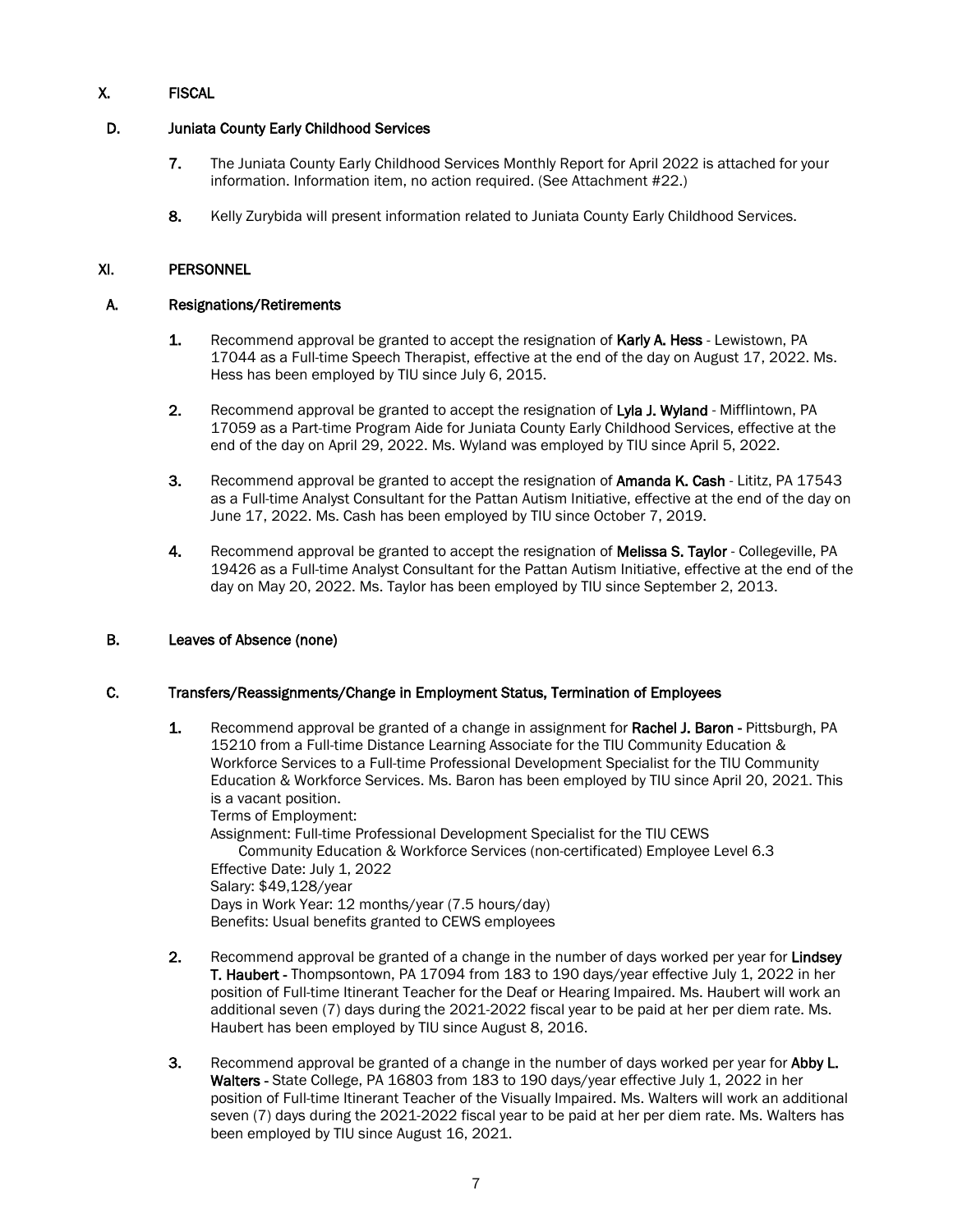## XI. PERSONNEL

## D. New Employees

- 1. Recommend approval be granted to employ two (2) Full-time Coordinators of the Pattan Autism Initiative (special project/non-professional) effective on/about May 16, 2022. The starting salary will be commensurate with experience and to scale with benefits as required by state/federal mandates. When the positions are filled, the names will be presented to the TIU Board for approval.
- 2. Recommend approval be granted to employ a Full-time Occupational Therapist (allied/nonprofessional) effective on/about May 16, 2022. The starting salary will be commensurate with experience and to scale with benefits as required by state/federal mandates. When the position is filled, the name will be presented to the TIU Board for approval.
- 3. Recommend approval be granted to employ Temma J. Border Saxton, PA 16678 on a provisional basis as a Full-time Speech Therapist, pending receipt of required clearances and employment paperwork. This is a vacant position. Terms of Employment: Assignment: Full-time Speech Therapist Certificated (professional) Employee Level I Effective Date: August 1, 2022 Salary: \$46,906/year (Step 1, Master's) Days in Work Year: 183 days/year (7.5 hours/day) Benefits: Usual benefits granted to certificated employees

## E. Supplemental Contracts/Employment, Change in Pay

- **1.** Recommend approval be granted to Rescind the Supplemental Contract for Karly A. Hess Lewistown, PA 17044 to serve as a Teacher Mentor for Abigael L. Knepp effective June 1, 2022 Ms. Hess submitted her resignation and will not be able to fulfill the contractual obligation.
- 2. Recommend approval be granted of a Supplemental Contract for Tracy L. Shade Lewistown, PA 17044 that in addition to her assignment as Full-time Early Intervention Teacher/ITL, she serve as a Mentor in the Induction Program (for Abigael L. Knepp) effective June 1, 2022 for one year, at an amount not to exceed \$550 to meet and work with the mentee for up to 25 hours throughout the course of the school year. Ms. Shade has been employed by TIU since November 30, 2005. Funding source: Special Education/Early Intervention.
- 3. Recommend approval be granted of a Supplemental Contract for Kristin L. Shields Mount Union, PA 17066 that in addition to her assignment as Full-time Early Intervention Classroom Teacher, she serve as a Mentor in the Induction Program (for Temma J. Border) effective August 1, 2022 for one year, at an amount not to exceed \$550 to meet and work with the mentee for up to 25 hours throughout the course of the school year. Ms. Shields has been employed by TIU since October 30, 2018. Funding source: Special Education/Early Intervention.
- 4. Recommend approval be granted of a Supplemental Contracts for the individuals listed, that in addition to their current assignment, they provide Summer Tutoring for Non-public School Students. Effective date is on/about June 1, 2022 through on/about August 30, 2022 not to exceed 70 hours at the rate of \$30/hour. Funding source: Act 89.
	- a. Tricia P. Koch Lewisburg, PA 17837
	- b. Jeannette L. Underhill McClure, PA 17841
	- c. Mariah L. Grove Mifflin, PA 17058
	- d. Tara L. Adams Lewistown, PA 17044
	- e. Morgan R. Shirey Beaver Spring, PA 17812
	- f. Laura G. Stuck Belleville, PA 17004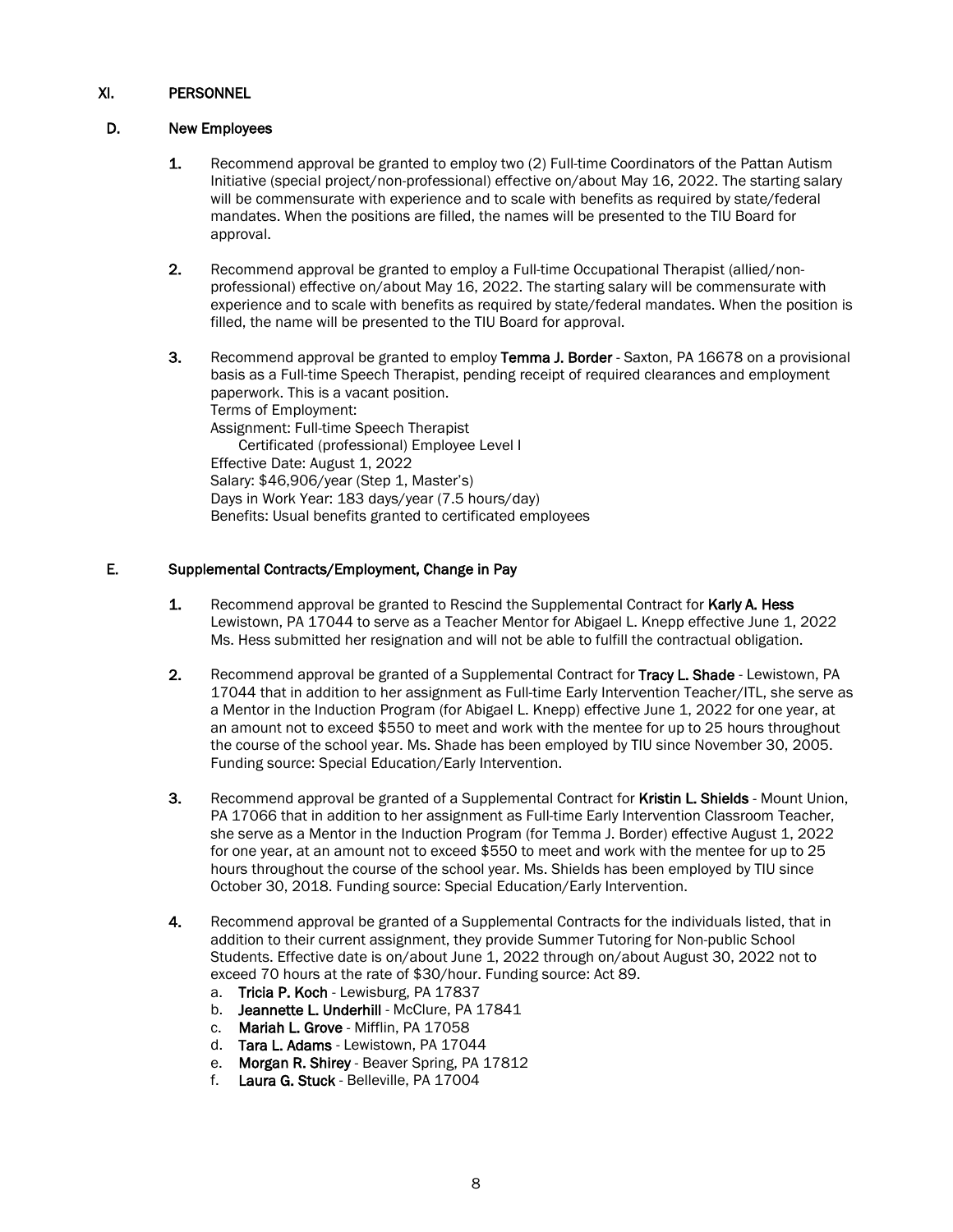## XI. PERSONNEL

## E. Supplemental Contracts/Employment, Change in Pay

- 5. Recommend approval be granted of a Supplemental Contract for Deborah M. Harpster Reedsville, PA 17084 to assist with training and transition of the new Workforce Programs Coordinator for the TIU Community Education & Workforce Services. Effective date is June 1, 2022 through July 31, 2022 not to exceed 40 hours at the rate of \$32.17/hour. Ms. Harpster has been employed by TIU since July 1, 1989. Funding source: Community Education & Workforce Services.
- 6. Recommend approval be granted of a Supplemental Contract for Linda S. Fallon Lewistown, PA 17044 to serve as Interim Director of Juniata County Early Childhood Services effective April 25, 2022 through June 30, 2022. Reimbursement at the rate of \$100/day for an amount of \$4,900. Ms. Fallon has been employed by TIU since February 26, 2018. Funding source: Juniata County Early Childhood Services.
- 7. Recommend approval be granted of a Supplemental Contract for Kelly A. Showers Millerstown, PA 17062 to assist with the transition of Director responsibilities and related program information for Juniata County Early Childhood Services. Effective date is April 25, 2022 through June 3, 2022 not to exceed 100 hours at the rate of \$41.92/hour. Ms. Showers has been employed by TIU since January 28, 2006. Funding source: Juniata County Early Childhood Services.
- 8. Recommend approval be granted of a Supplemental Contract for Renee L. Freed McAlisterville, PA 17049 that in addition to her assignment as Full-time Teacher-Preschool Pre-K Counts, she work additional days to meet the federal head start requirement for classrooms to provide 1,020 hours. Effective date is June 6, 2022 through June 22, 2022 not to exceed five days (40 hours) at her per diem rate. Ms. Freed has been employed by TIU since February 25, 2011. Funding source: Juniata County Early Childhood Services.
- 9. Recommend approval be granted of a Supplemental Contract for **Angelique R. Price** Port Royal, PA 17082 that in addition to her assignment as Full-time Floating Teacher-Preschool Head Start, she work additional hours due to staff shortage. Effective date is May 13, 2022 through May 30, 2022 not to exceed 76 hours at her current hourly rate. Ms. Price has been employed by TIU since September 15, 2020. Funding source: Juniata County Early Childhood Services.
- 10. Recommend approval be granted of a Supplemental Contract for Susan E. Byers Millerstown, PA 17062 that in addition to her assignment as Full-time Floating Teacher-Preschool Head Start, she work additional hours due to staff shortage. Effective date is May 2, 2022 through June 15, 2022 not to exceed 200 hours at her current hourly rate. Ms. Byers has been employed by TIU since October 22, 2019. Funding source: Juniata County Early Childhood Services.
- 11. Recommend approval be granted of a Supplemental Contract for **Deanna M. Lukoskie** Millerstown, PA 17062 that in addition to her assignment as Full-time Assistant Teacher/Teacher Aide, she assist with classroom preparation and cleaning for the summer K-camp at Greenwood Elementary. Effective date is July 11, 2022 through July 22, 2022 not to exceed 55 hours at the rate of \$15/hour. Ms. Lukoskie has been employed by TIU since March 16, 2021. Funding source: Juniata County Early Childhood Services/Summer K-camp.
- 12. Recommend approval be granted of a Supplemental Contract for Amanda D. Howard Richfield, PA 17086 that in addition to her assignment as Full-time Assistant Teacher/Teacher Aide, she assist with classroom preparation and cleaning for the summer K-camp at Juniata Elementary. Effective date is July 11, 2022 through July 29, 2022 not to exceed 120 hours at the rate of \$15/hour. Ms. Howard has been employed by TIU since August 20, 2015. Funding source: Juniata County Early Childhood Services/Covid.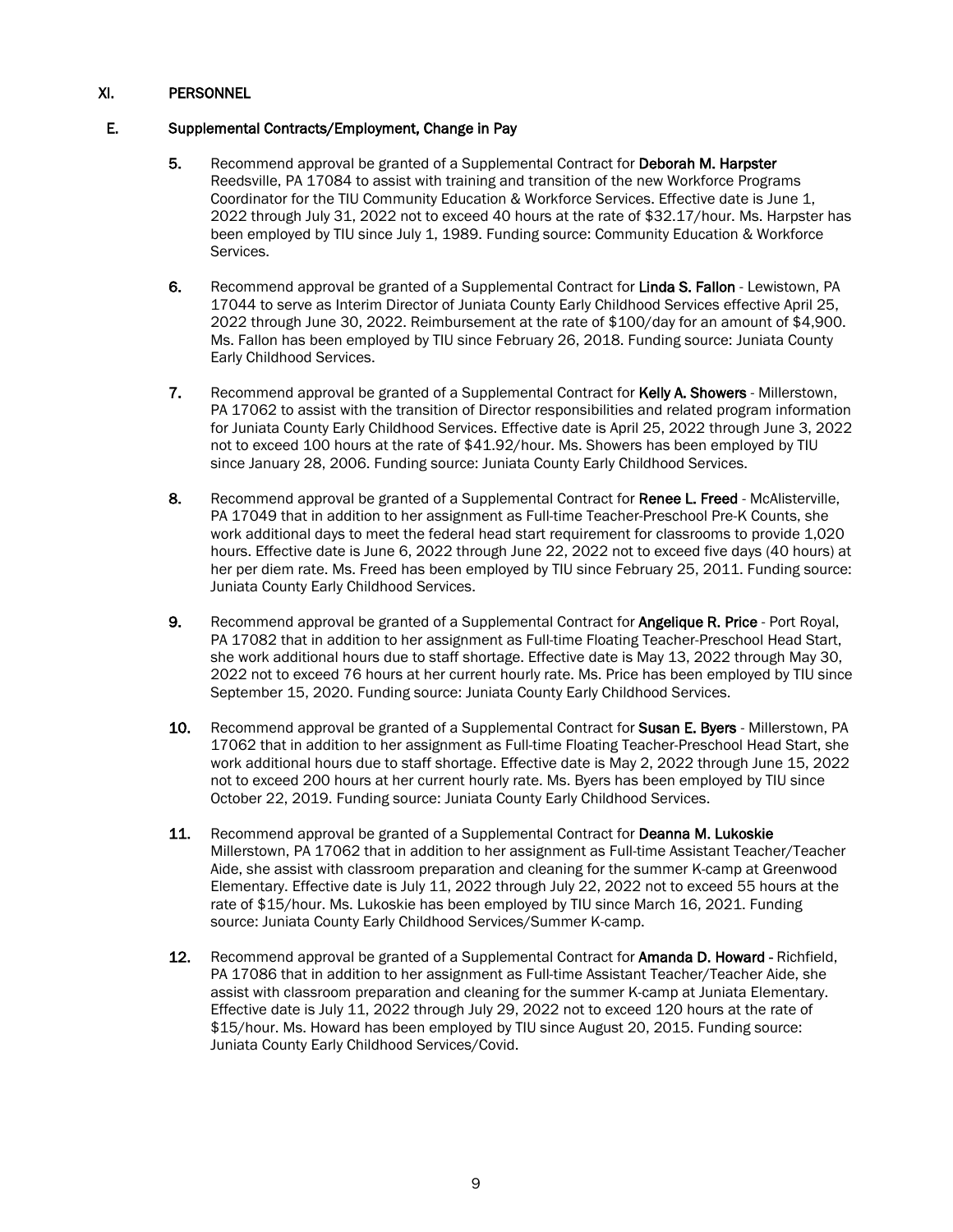## XI. PERSONNEL

## E. Supplemental Contracts/Employment, Change in Pay

- 13. Recommend approval be granted of a Supplemental Contract for Luke J. Showers McAlisterville, PA 17049 that in addition to his assignment as Full-time Teacher-Preschool Pre-K Counts, he work additional hours to plan daily classroom activities and instruction for children preparing to transition into kindergarten for the fall of 2022-2023. Effective date is July 11, 2022 through July 22, 2022 not to exceed 55 hours at the rate of \$25/hour. Mr. Showers has been employed by TIU since July 14, 2017. Funding source: Juniata County Early Childhood Services/PKC.
- 14. Recommend approval be granted of a Supplemental Contract for **Shannon M. Kauffman** Mifflintown, PA 17059 that in addition to her assignment as Full-time Teacher-Preschool Head Start, she work additional hours to plan daily classroom activities and instruction for children preparing to transition into kindergarten for the fall of 2022-2023. Effective date is July 11, 2022 through July 29, 2022 not to exceed 120 hours at the rate of \$25/hour. Ms. Kauffman has been employed by TIU since September 1, 2015. Funding source: Juniata County Early Childhood Services/Covid.

## F. Extended School Year (ESY)

1. Recommend approval be granted for the Tuscarora Intermediate Unit to employ or continue to employ individuals to work on an as needed basis in the Armstrong-Kline court mandated Extended School Year (ESY) Program on a provisional basis as per Act 168. Services will be provided during June, July, and August 2022. Teachers and therapists will be paid at the rate of \$30/hour, and Paraeducators at the rate of \$11/hour. The individuals will not receive benefits except those required by state/federal mandates. The individuals will be employed pending receipt of required clearances and employment paperwork. Funding source: School District.

## XII. CONFERENCE REQUESTS (none)

## XIII. MISCELLANEOUS INFORMATION (information, no action required)

### A. Field Trips

| Place:   | Little Buffalo                                                                    |
|----------|-----------------------------------------------------------------------------------|
| Date:    | June 6, 2022                                                                      |
|          | Participants: 3 staff/chaperones and 16 students from the PSG Greenwood Classroom |
| Purpose: | Learn about nature and as a bucket filler reward.                                 |

### B. Student of the Month

The student of the month for May 2022 is **Anthony Baney**, a student enrolled in the Huntingdon early intervention classroom. (See Attachment #23.)

Congratulations are extended to Anthony for being named student of the month.

### C. Correspondence

Letter to Dr. Shawn L. Kovac, Executive Director, from Roberta Binder Heath, Esquire, formally notifying Dr. Kovac and the TIU Board of Directors of her intent to retire July 1, 2022. (See Attachment #24.)